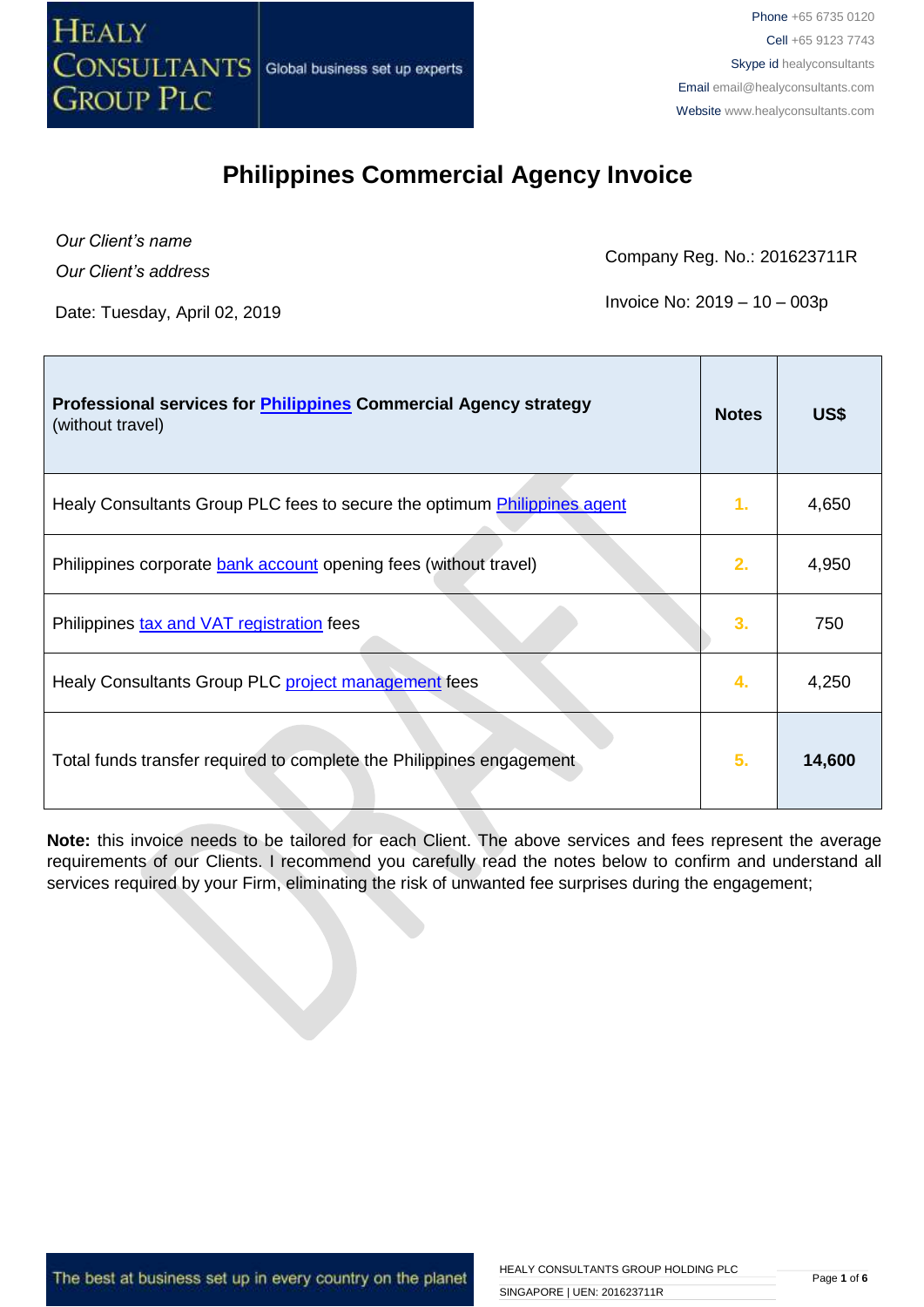

#### **Philippines Commercial Agency Invoice**

#### *Notes to invoice above*

**1.** This fee includes the time taken to **i)** find the optimum Agent with the correct license; **ii)** negotiate the best contract terms on behalf of our Client; **iii)** complete our detailed due diligence of the Philippines Agent and supply our Client with the documents. This fee excludes the annual fees paid to the Philippines Agent which will approximate US\$60,000 annually;



As always, Healy Consultants Group PLC will negotiate with all third parties to eliminate or reduce engagement costs. For transparency purposes, all third-party fee payments will be supported by original receipts and invoices. Examples of possible third-party payments include **i)** embassy fees; **ii)** notary public costs; **iii)** official translator fees;

After our Client confirms the preferred agent, Healy Consultants Group PLC will draft a Philippines Commercial Agency Agreement for our Client. We will engage our Philippines lawyers or review and approve the same, protecting our Clients' interests and ensuring compliance with Philippines' local law. All third-party fee payments will be supported by original receipts and invoices;

All [engagement fees](http://www.healyconsultants.com/company-registration-fees/) are agreed and paid up front and agree to the fees published on our country web pages. Consequently, there are no hidden fees, surprises or ambushes throughout the engagement. All engagement deadlines are agreed up front in the form of a [detailed project plan,](http://www.healyconsultants.com/index-important-links/example-project-plan/) mapping out [deliverables](http://www.healyconsultants.com/deliverables-to-our-clients/) by week throughout the engagement term;

Every week during the engagement, Healy Consultants Group PLC will email our Client a detailed status [update.](http://www.healyconsultants.com/index-important-links/weekly-engagement-status-email/) Our Client is immediately informed of engagement problems together with solutions. Your dedicated engagement manager is reachable by phone, Skype, live chat and email and will communicate in your preferred language;

**2.** Healy Consultants Group PLC will be pleased to open a Philippines corporate bank account for our Client's foreign entity. It is a time-consuming task, and Healy Consultants Group PLC will shelter our Client from the associated administrative challenges. Healy Consultants Group PLC will choose banks that have **i)** good e-banking platforms; **ii)** issue cheque books to pay local expenses; **iii)** if possibe, do not rely on intermediate banks to handle their incoming and outgoing funds transfers; **iv)** issue corporate visa debit cards; and **v)** supply quality email and telephone customer service; The bank signatory to the bank account can be a foreigner non-resident in the Philippines. That said, usually cheque books and debit cards are issued to those companies with a resident bank signatory;

Healy Consultants Group PLC will prepare a business plan for the bank to optimize the probability of corporate bank account approval. Depending on our Client's business and nationality, there is a 40% probability the banks will request a bank signatory to travel for a one-hour bank interview. Healy Consultants Group PLC will try its best to negotiate with the bank for a travel exemption. If our Client must travel to the Philippines for corporate bank account opening, Healy Consultants Group PLC will refund our Client US\$950;







The best at business set up in every country on the planet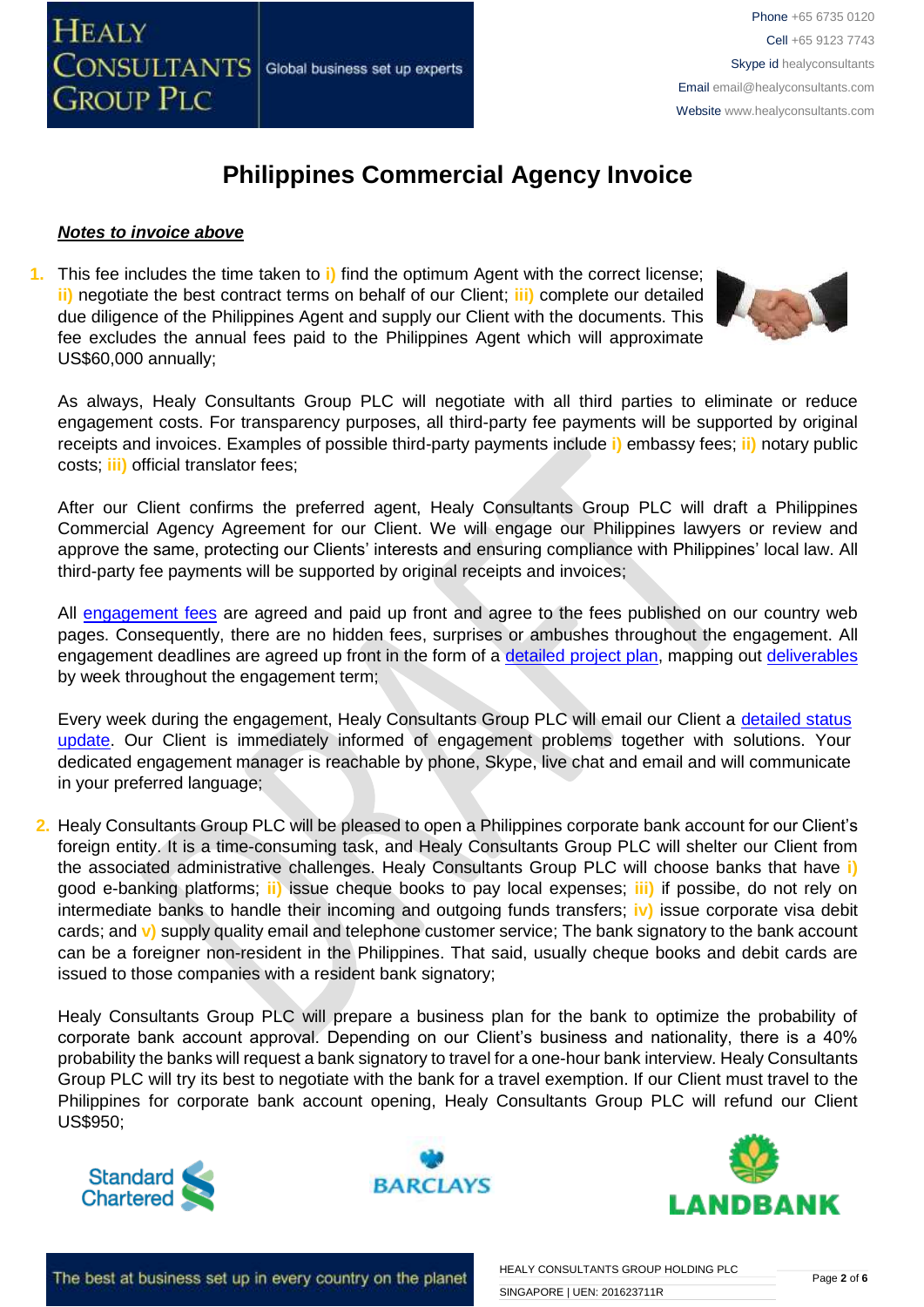# **HEALY CONSULTANTS** Global business set up experts **GROUP PLC**

### **Philippines Commercial Agency Invoice**

The banks enjoy ultimate power of approval of corporate bank account applications. Consequently, guaranteed success is outside of Healy Consultants Group PLC's control. What is inside our control is the preparation and submission of a high-quality bank application that maximizes the likelihood of approval. To date, we enjoy a high approval record because of [our global banking relationships](http://www.healyconsultants.com/international-banking/corporate-accounts/) and determination.

Global banks continue to tighten corporate bank account opening procedures, their internal compliance departments completing more thorough due diligence of Clients. Consequently, our Clients should expect the bank account approval period to take at least 4 weeks from submission of an application. Furthermore, global banks now require evidence of proof of business in the country where the corporate bank account will be, including sales contracts or lease agreement;

- **3.** Healy Consultants Group PLC fee to register our Client for corporation tax with the [Bureau of Internal](https://www.bir.gov.ph/)  [Revenue](https://www.bir.gov.ph/) and provide a tax registration number to be placed on our Client's sales invoices;
- **4.** This cost includes Healy Consultants Group PLC fees to thoroughly research and plan Philippines business [registration](https://www.healyconsultants.com/philippines-company-registration/formation-support-services/#agent) for our Client including **i)** payment of retainer fees to multiple lawyers, accountants and other consulting firms; **ii)** preparing a detailed [project plan w](http://www.healyconsultants.com/index-important-links/example-project-plan/)ith timelines; **iii)** time taken to determine the optimum Philippines corporate [structure,](https://www.healyconsultants.com/middle-east-incorporation/uae-emirates-comparisons/) including preparation of a detailed comparison table of entities; **iv)** ascertain the specific accounting, tax, legal and compliance considerations; **v)** finding solutions to [challenges that](http://www.healyconsultants.com/engagement-project-management/)  [occur](http://www.healyconsultants.com/engagement-project-management/) throughout the engagement;

This cost also includes Healy Consultants Group PLC's fees to efficiently and effectively project manage and timely complete our Client's engagement including **i)** collating and supervising the legalization and attestation of all documents; **ii)** weekly detailed engagement status updates to our Client; **iii)** weekly Thursday conference call;

Healy Consultants Group PLC project management fees also include the time taken to devise the strategies as to how to **i)** minimise the engagement period; **ii)** complete the engagement without our Client travelling; **iii)** avoid the need for a specific regulatory license; **iv)** open a Philippines [corporate bank](https://www.healyconsultants.com/philippines-company-registration/banking/) account and **v)** secure a virtual [office address](http://www.healyconsultants.com/corporate-advisory-services/virtual-office/) with minimum cost;

Healy Consultants Group PLC will liaise with multiple independent lawyers and accounting firms to ensure that **i)** your Firm complies with Philippines commercial regulations; **ii)** your Firm's interests are well protected; and **iii)** your Firm enjoys all possible tax benefits;

- **5.** All fees quoted in this invoice correspond to fees quoted [on Healy Consultants Group PLC's website.](http://www.healyconsultants.com/company-registration-fees/) Please review this invoice carefully to identify errors. During the rush of the business day, it is possible that Healy Consultants Group PLC inadvertently made fee calculation errors, typing errors or omitted services or omitted historic fee payments from Clients. In the unfortunate event you identify invoice errors, please revert to me directly re the same. I apologize in advance if I or my staff made invoice errors;
- **6.** The fees quoted in this invoice are an average of the fees of a typical Philippines agency engagement. Only after agreeing each individual client's business structure and needs, can Healy Consultants Group PLC provide a custom, tailored fee quotation. Unfortunately, government and agent fees vary by industry by company. If during the engagement, Healy Consultants Group PLC realizes the company incorporation is more complex than anticipated, requiring large investment of time, my Firm will revert to request additional fees.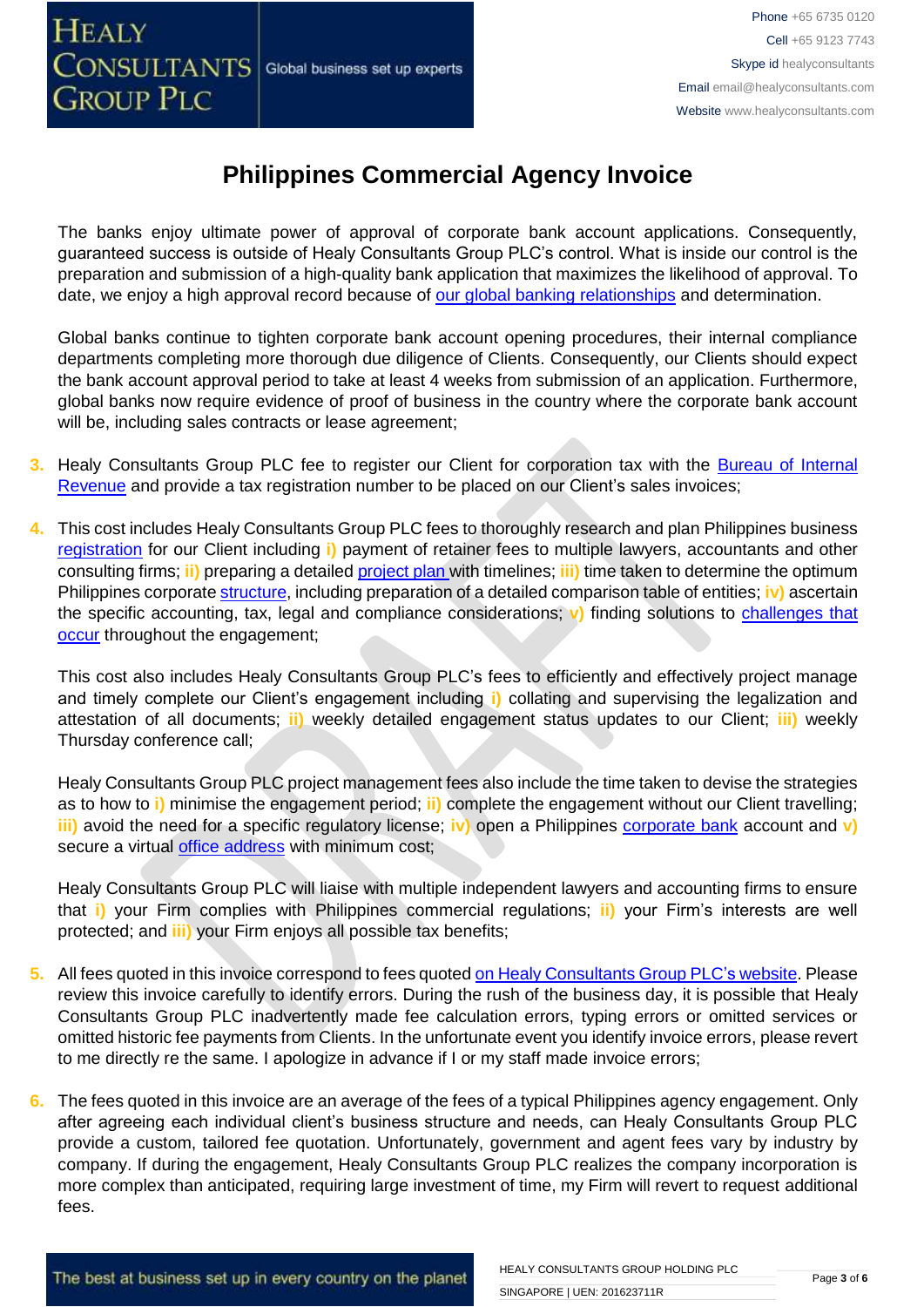# **HEALY CONSULTANTS** Global business set up experts **GROUP PLC**

## **Philippines Commercial Agency Invoice**

- **7.** This invoice does not include the **i)** annual fee payable to the local agent; **ii)** termination fee payable to the agent at the end of the Agency Agreement; **iii)** monthly office rental fee, which will be payable by our Client to the Philippines landlord directly; and **iv)** all potential third party fees relating to legalisation and translation of personal and company documents;
- **8.** To engage a local agent in the Philippines, our Client must file a written power of attorney or board of resolution in the name of the foreign corporation with the [Securities and Exchange Commission;](http://www.sec.gov.ph/)
- **9.** The appointed commercial agent is responsible for all Philippines accounting and tax obligations and receiving service of summons and other legal processes. Therefore, agents' contracts in the Philippines often include a commission of 5%-10% on all local sales made by the distributor;
- 10. If required, Healy Consultants Group PLC will be pleased to assist your firm to secure employee visa approvals. Our fee is US\$4,950 for the first employee and US\$3,950 per employee therafter. Our employee visa fee includes preparation of a quality visa application and submitting to the correct Government immigration officers. The Government enjoys ultimate power of approval of visa applications. Consequently, guaranteed success is outside of Healy Consultants Group PLC's control. What is inside our control is the preparation and submission of a high-quality application that maximizes the likelihood of visa approval;
- **11.** To assist our Clients to minimize foreign exchange costs, we offer the payment in SG\$, Euro, Pounds or US\$. Kindly let me know in which currency your Firm prefers to settle our fees and I will send an updated invoice, thank you;
- **12.** If our Client and Healy Consultants Group PLC properly plan this engagement, our Clients will *not* have to travel during this engagement. Healy Consultants Group PLC will efficiently complete company registration and corporate bank account opening in a timely manner without our Client's presence. Instead, our Client will need to **i)** sign and get documents legalized in the embassy in their country of origin; and **ii)** courier the originals to Healy Consultants Group PLC's office;



- 13. If required, Healy Consultants Group PLC Group PLC will be pleased to assist our Client to secure office [premises](http://www.healyconsultants.com/virtual-office/) for 12 months. Our fee is US\$2,740 and includes the time taken to **i)** secure a Philippines office address; and **ii)** negotiate the best lease terms and rental on behalf of our Client. The monthly rental fees will be paid directly and indenpendently to the landlord. Healy Consultants Group PLC estimates a one person shared office monthly fees amount to US\$900 and the annual office space of 20sm is US\$5,000. Alternatively, some of our Clients request Healy Consultants Group PLC to locate permanent office premises. In this case, our one-time fee for this service is US\$7,950;
- **14.** Depending on our Client's business and nationality, the Philippines Government may require a special regulatory license to carry on your business in the country. Healy Consultants Group PLC will assist our Client secure license approval; there may be additional engagement fees. However, the Government enjoys ultimate power of approval of company registrations and business licenses;
- **15.** During the engagement, shareholders and directors' documents may need to be translated into the local language; before the Government and Bank approves company registration and corporate bank account opening respectively. Consequently, our Client should budget for possible additional translation and embassy attestation fees. Either our Client or Healy Consultants Group PLC can complete this administrative task;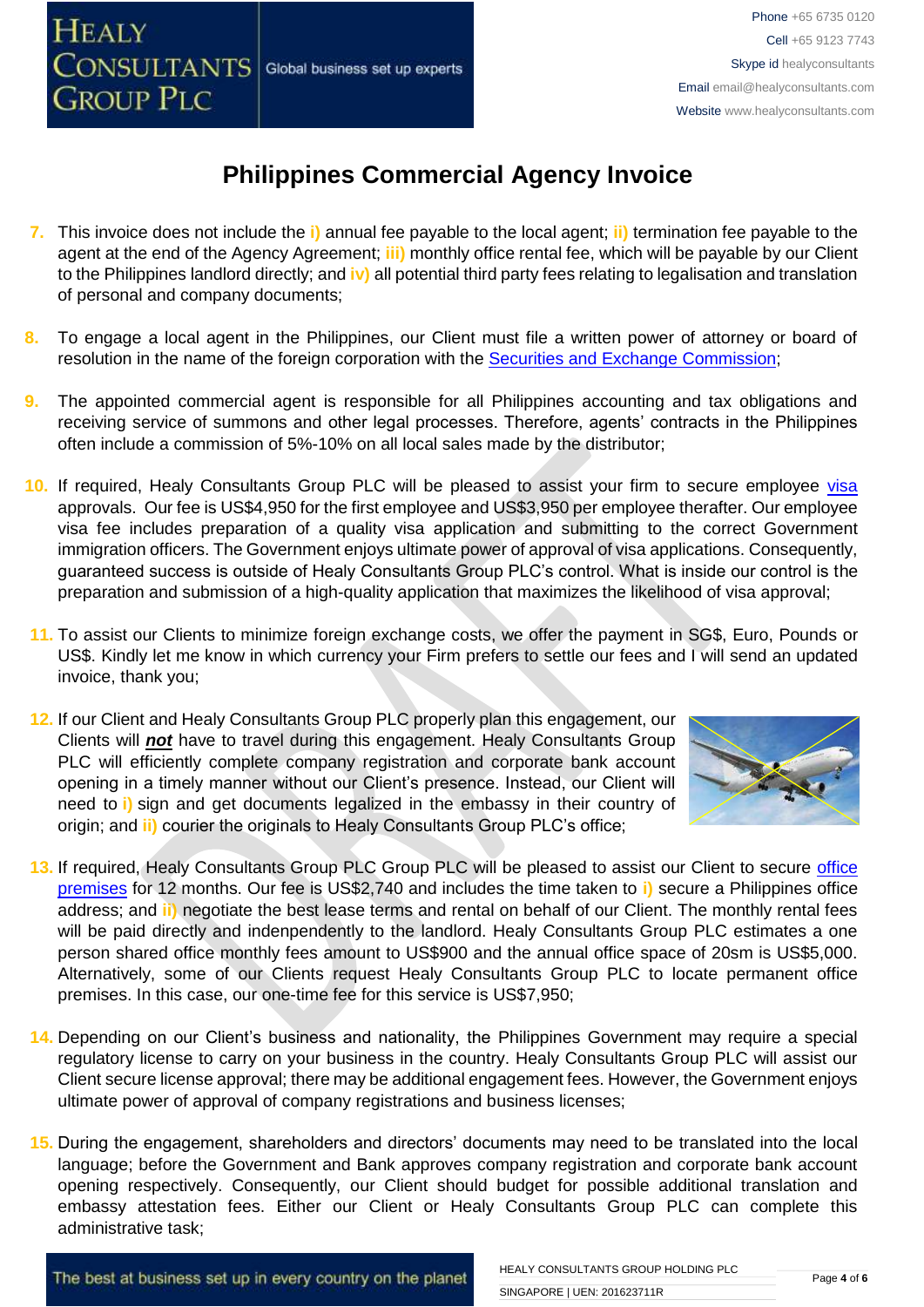#### Global business set up experts

**GROUP PLC** 

**CONSULTANTS** 

**HEALY** 

## **Philippines Commercial Agency Invoice**

As always, Healy Consultants Group PLC will negotiate with all third parties to eliminate or reduce additional engagement costs. For transparency purposes, all third-party fee payments will be supported by original receipts and invoices. Examples of possible third-party payments include **i)** embassy fees; **ii)** notary public costs; **iii)** official translator fees;

**16.** Some of our Clients require an [immediate Philippines solution.](http://www.healyconsultants.com/turnkey-solutions/) With this strategy, within a day Healy Consultants Group PLC can supply our Client **i)** an existing dormant Philippines company number; **ii)** an already approved Philippines corporate bank account number and **iii)** a business address. Turnkey solutions are attractive to those entrepreneurs who wish to immediately close a country deal, sign a contract or invoice a customer;



- 17. Engage Healy Consultants Group PLC to **project manage** business set up in every country on the planet. We are the best in the [world](http://www.healyconsultants.com/best-in-the-world/) at what we do, timely completing the  $A$  to  $Z$  of every country engagement;
- **18.** It is important our Clients are aware of their personal and corporate tax obligations in their country of residence and domicile; and they will fulfill those obligations annually. Let us know if you need Healy Consultants Group PLC help to clarify your local and international annual tax reporting obligations.
- **19.** As stipulated on our [business website](http://www.healyconsultants.com/) and in section 3 of our engagement letter, Healy Consultants Group PLC will only commence the engagement following **i)** settlement of our fees; and **ii)** completion and signing of our legal engagement letter;
- **20.** Healy Consultants Group PLC will only incorporate your company after 75% of [due diligence documentation](http://www.healyconsultants.com/due-diligence/) is received by email. Healy Consultants Group PLC will only open a corporate bank account after 100% of the Client's original due diligence documentation is received by courier;
- **21.** Some of our Clients engage Healy Consultants Group PLC to [recruit](http://www.healyconsultants.com/corporate-outsourcing-services/how-we-help-our-clients-recruit-quality-employees/) local employees. We have a lot of experience in this area and we are quite skilled at securing quality candidates for our Clients;